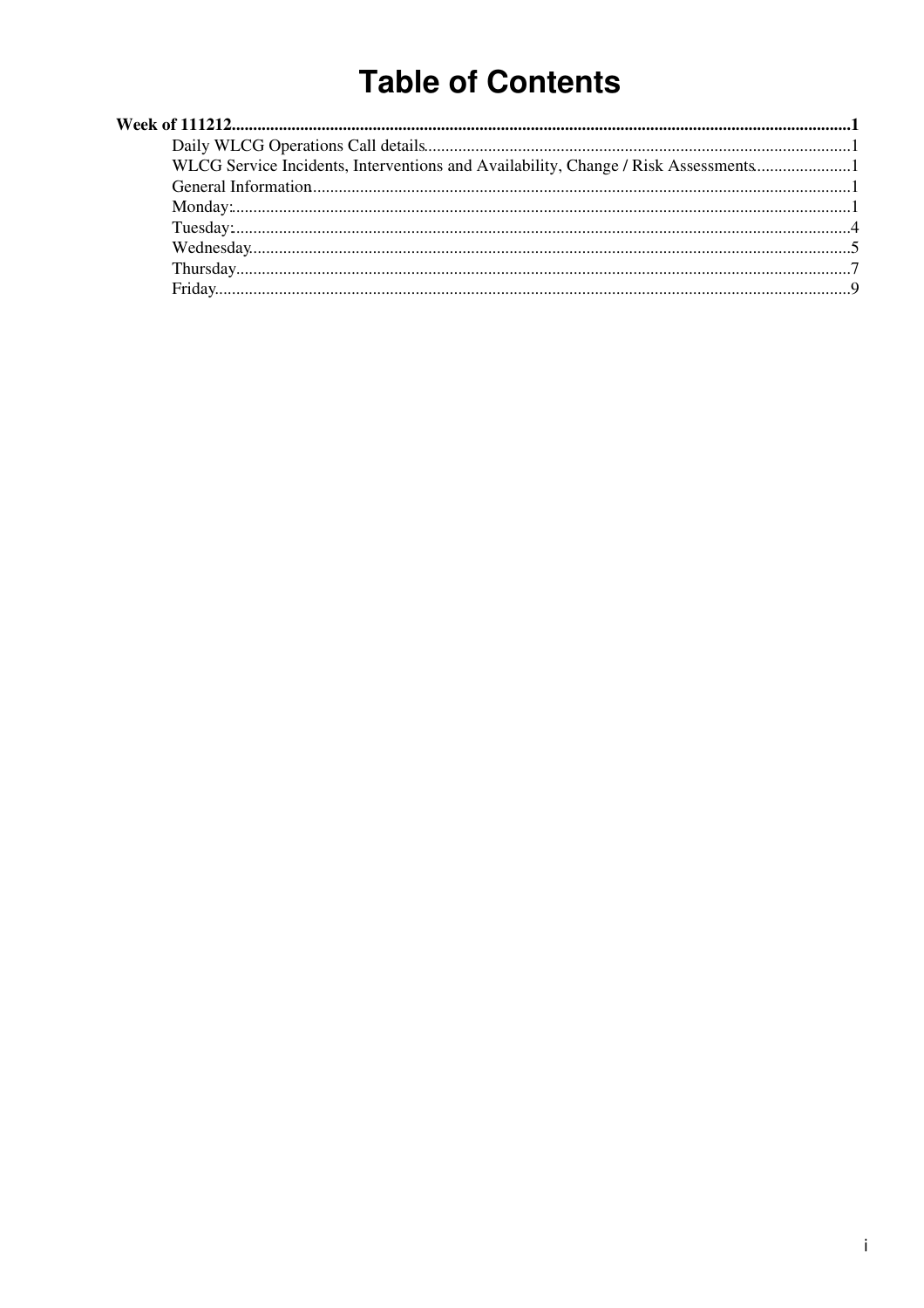# <span id="page-1-0"></span>**Week of 111212**

# <span id="page-1-1"></span>**Daily WLCG Operations Call details**

To join the call, at 15.00 CE(S)T Monday to Friday inclusive (in CERN 513 R-068) do one of the following:

- 1. Dial +41227676000 (Main) and enter access code 0119168, or
- 2. To have the system call you, click [here](https://audioconf.cern.ch/call/0119168) $\Phi$
- 3. The scod rota for the next few weeks is at [ScodRota](https://twiki.cern.ch/twiki/bin/view/LCG/ScodRota)

### <span id="page-1-2"></span>**WLCG Service Incidents, Interventions and Availability, Change / Risk Assessments**

| <b>VO Summaries of Site Usability</b> |       |                    | <b>SIRs, Open Issues &amp; Broadcasts</b> | <b>Change</b><br>assessments |                     |                             |                    |
|---------------------------------------|-------|--------------------|-------------------------------------------|------------------------------|---------------------|-----------------------------|--------------------|
| <b>ALICE</b>                          | ATLAS | $CMS$ $\mathbb{Z}$ | ∐HCh≊                                     | <b>WLCG</b> Service          | <b>WLCG</b> Service | <b>BroadcastCASTOR</b>      |                    |
|                                       |       |                    |                                           | <b>Incident Reports</b>      | Open Issues         | archive $\mathbb{Z}$ Change |                    |
|                                       |       |                    |                                           |                              |                     |                             | <b>Assessments</b> |

### <span id="page-1-3"></span>**General Information**

| <b>General Information</b> |                        |                 |             | <b>GGUS</b><br><b>Information</b> | <b>LHC</b> Machine<br><b>Information</b> |
|----------------------------|------------------------|-----------------|-------------|-----------------------------------|------------------------------------------|
| <b>CERNIT</b>              | M/W                    | <b>WLCG</b>     | <b>WLCG</b> | GgusInformation                   | Sharepoint site $\Phi$ -                 |
| status                     | PPSCoordinationWorkLog | <b>Baseline</b> | Blogs       |                                   | Cooldown Status <sup>®</sup> -           |
| board $\blacksquare$       |                        | Versions        |             |                                   | News                                     |

### <span id="page-1-4"></span>**Monday:**

Attendance: local(Dan, Gavin, Lukasz, Maarten, Massimo, Torre);remote(Andreas, Burt, Gonzalo, Jhen-Wei, Michael, Paco, Rob, Rolf, Stephen).

Experiments round table:

- ATLAS [reports](https://twiki.cern.ch/twiki/bin/view/Atlas/ADCOperationsDailyReports)  •
	- $\blacklozenge$  T<sub>0</sub>
- Friday evening: Permission denied error writing into CERN-PROD\_SCRATCHDISK ◊  $(GGUS:77313\)$  $(GGUS:77313\)$  $(GGUS:77313\)$ . On the 6th of december one user chmod most directories in scratchdisk to mode 750. (EOS allows all users with write-permission to chmod). Permissions fixed. ATLAS will follow up for better solution (POSIX says only owner can chmod).
- $\Diamond$  Sunday: Unable to access job logs on CERN-PROD\_SCRATCHDISK  $(GGUS:77333\)$  $(GGUS:77333\)$  $(GGUS:77333\)$ <sup>2</sup>). "The AXIS engine could not find a target service to invoke." Was caused by wrong URL in EOS info provider. Changed to use the [BeStman](https://twiki.cern.ch/twiki/bin/edit/LCG/BeStman?topicparent=LCG.WLCGDailyMeetingsWeek111212;nowysiwyg=1)-style "/srm/v2/server".
	- Massimo: the value was changed 10 days ago did ATLAS cache the value ⋅ published previously in the BDII?
	- Dan: if it was changed then, why did we only see it now? we would need to ⋅ look further into the matter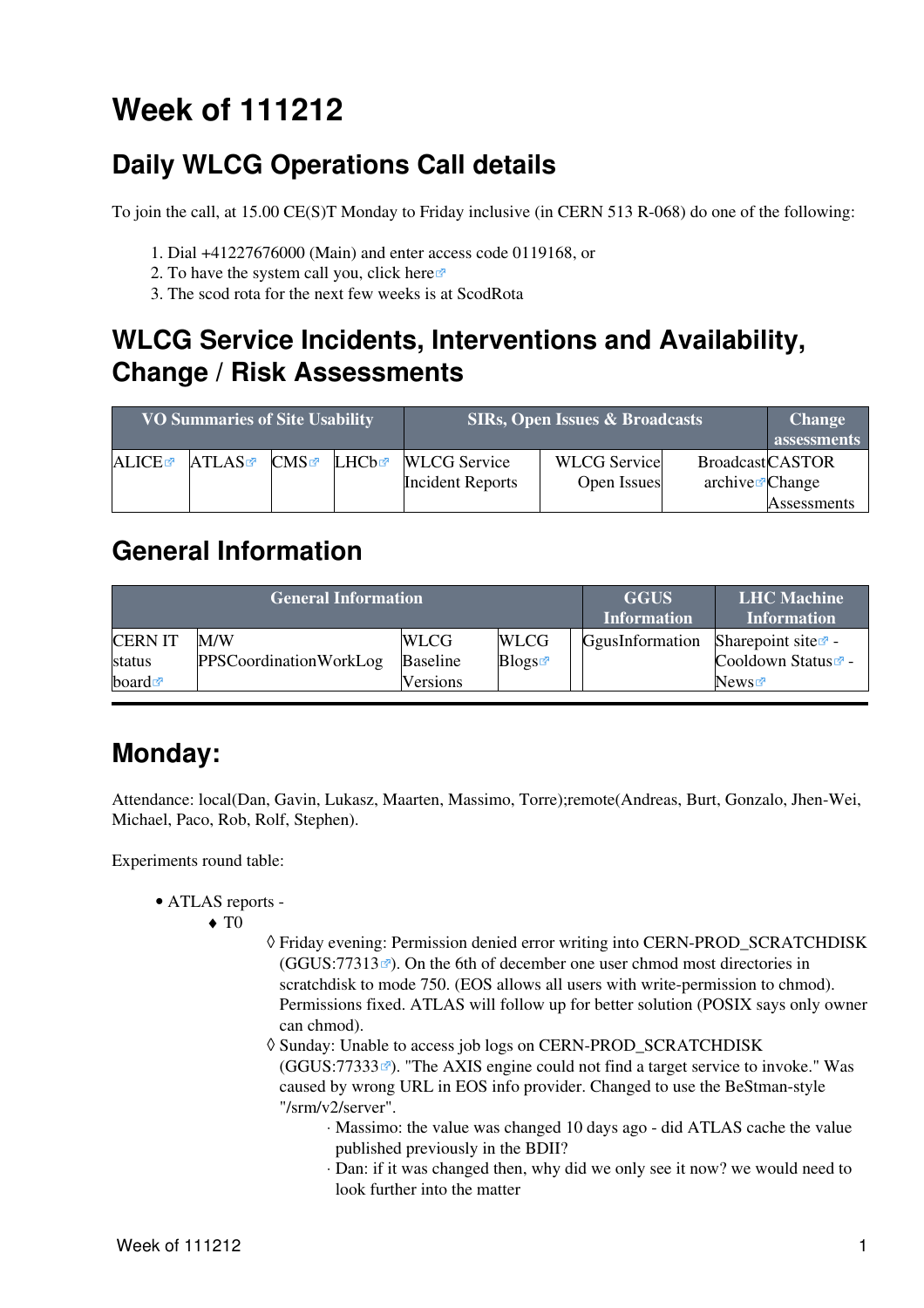- Monday AM: CERN-PROD\_DATADISK transfer to UK sites failed to contact on ◊ remote SRM. ([GGUS:77342](https://ggus.eu/ws/ticket_info.php?ticket=77342)<sup>®</sup>). "ERROR] failed to contact on remote SRM [httpg://srm-eosatlas.cern.ch:8443/srm/managerv2]." Wrong SRM URL again?
- ◆ T1 sites
	- Sunday PM: Site NDGF-T1 has 376 deletion errors in the last 4 hours. ◊  $(GGUS:77335 \n\mathbb{Z})$  $(GGUS:77335 \n\mathbb{Z})$  $(GGUS:77335 \n\mathbb{Z})$
	- Monday AM: Destination errors to SARA-MATRIX, checksum mismatch ◊  $(GGUS:77336)$  $(GGUS:77336)$  $(GGUS:77336)$
	- ◊ Monday AM: Jobs failing in NDGF-T1 [\(GGUS:77338](https://ggus.eu/ws/ticket_info.php?ticket=77338) <sup>a</sup>) "Failed in data staging: Metadata of replica and index service differ for srm://srm.ndgf..."

#### • CMS [reports](https://twiki.cern.ch/twiki/bin/view/CMS/FacOps_WLCGdailyreports) -

- LHC / CMS detector ♦
	- ◊ Shutdown
- CERN / central services ♦
	- Change of UK CA causing problems for CMS User (probably first of many) ◊ [GGUS:77179](https://ggus.eu/ws/ticket_info.php?ticket=77179)<sup></sup>

Maarten: so far there does not appear to be a way to handle this easily on the ⋅ VOMRS side; we may need to handle each case manually; proposal: do the current case and record the necessary steps in the ticket - then we may judge if the necessary effort can be tolerated for this exceptional case; the total number of UK CA users in WLCG currently is 425 (ALICE: 9; ATLAS: 264; CMS: 40; LHCb: 80; DTEAM: 31; OPS: 1) and their certificate renewals probably will be spread over many months to come, so on average there would be at most a few per day to deal with, depending on the affected VO

- ◊ Database monitoring question [GGUS:77324](https://ggus.eu/ws/ticket_info.php?ticket=77324) ₫, raised by some issues seen in [PhEDEx](https://twiki.cern.ch/twiki/bin/view/LCG/PhEDEx) transfers.
- [PhEDEx](https://twiki.cern.ch/twiki/bin/view/LCG/PhEDEx) issue was due to a database lock. A certain agent from all sites was banned ◊ Saturday night. T0/1/2 agents restored shortly after, T3s still banned. Some sites need to restart their agents manually.  $SAV:125196\$  $SAV:125196\$
- $\blacklozenge$  T<sub>0</sub>
- ◊ Running HI prompt reconstruction.
- ◆ T1 sites:
	- ◊ MC production and/or reprocessing running at all sites.
	- ◊ T1\_TW\_ASGC: Migration problems ([SAV:125041](https://savannah.cern.ch/support/?125041) <sup>a</sup>) and file access problems  $(GGUS:77047 \times )$  $(GGUS:77047 \times )$  $(GGUS:77047 \times )$ . They think it is their tape system but not sure if it is hardware or software.
	- ◊ Problem of thoughput from T1\_DE\_KIT and T1\_FR\_CCIN2P3 to US T2s still open ([GGUS:75985](https://ggus.eu/ws/ticket_info.php?ticket=75985) <sup>a</sup>nd [GGUS:75983](https://ggus.eu/ws/ticket_info.php?ticket=75983) <sup>a</sup>)
	- ◊ Unable to run multicore jobs at PIC [SAV:125174](https://savannah.cern.ch/support/?125174)
- ◆ T2 sites:
	- ◊ NTR
- Other: ♦
	- ◊ NTR
- ALICE [reports](http://alien2.cern.ch/index.php?option=com_content&view=article&id=75&Itemid=129)<sup>2</sup>
	- ♦ NTR
- LHCb [reports](https://twiki.cern.ch/twiki/bin/view/LHCb/ProductionOperationsWLCGdailyReports) -
	- ♦ No report

Sites / Services round table:

• ASGC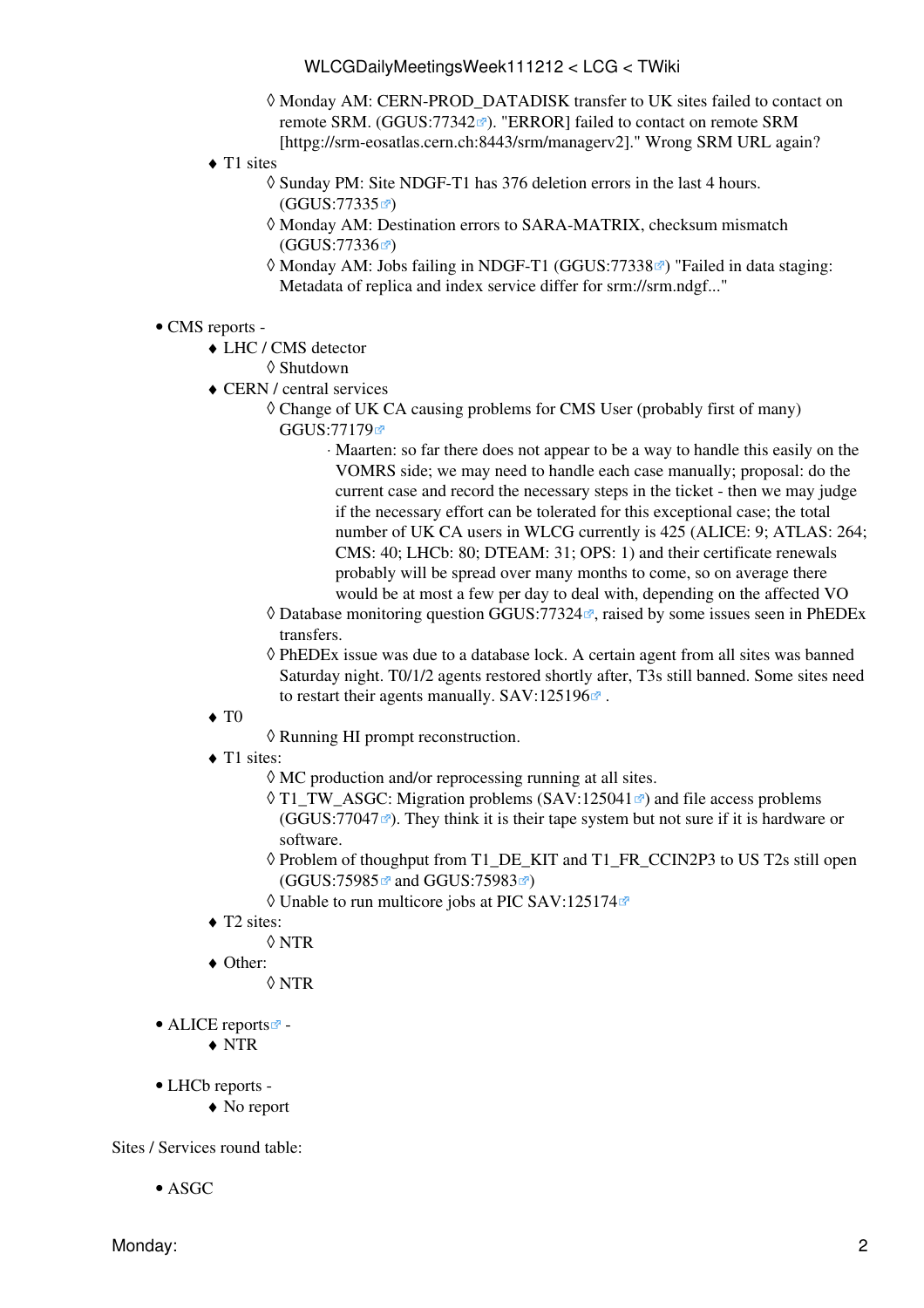- ♦ downtime for network upgrades from Thu 0:00 to Fri 10:00 UTC
- BNL
- ♦ also affected by BDII problem detailed in FNAL report
- ♦ Fri evening there was a failure of 1 storage server, fixed in 1h
- ♦ HPSS upgrade has started, will take until Fri afternoon
- FNAL
	- during last 12h the US sites have been missing from the top-level BDIIs at CERN, impacting ♦ service discovery and SAM tests
	- Rob: the last time a similar problem occurred (Nov last year) it was due to network ♦ congestion near the OSG BDII that is queried by the top-level BDIIs and the temporary workaround was to increase the timeout
	- Gavin: the timeout has been increased again (patch from 30s to 120s), while the matter is ♦ being investigated further; [GGUS:77339](https://ggus.eu/ws/ticket_info.php?ticket=77339)
- $\bullet$  [IN2P3](https://twiki.cern.ch/twiki/bin/view/LCG/IN2P3)  ntr
- $\bullet$  KIT
- Update on file transfer issues to and from KIT: In the last weeks, Atlas and CMS reported ♦ occasional file transfer problems to and from KIT. These problems started when Atlas was switching to "any-to-any" transfers. Datasets which were formerly transferred from KIT to other T1s and then read by T2 from there are now read directly from KIT, thus using the general 10Gb/s IP uplink instead of the LHCOPN. This leads occasionally to an overload of the firewall at this uplink (which is capable of doing about 4 Gb/s), possibly increased by packet retransmits due to long latencies, mostly to American sites. As a workaround, we arranged firewall bypasses for several T2 sites and meanwhile the situation relaxed a bit. However, due to these bypasses, a large fraction of the general IP bandwith of KIT is now used up by HEP traffic (which is sometimes exceeding by far the former "nominal" values), so this general IP uplink becomes the next bottleneck. KIT has an additional 10 Gb/s uplink to the German part of the LHCONE testbed and we observe much better transfer rates and quality to those T2s which are connected to LHCONE as well, especially to those in the U.S.. So, as a short-term or mid-term solution, it would help a lot, if more US T2s could be connected to LHCONE. KIT is of course still working together with people from German and US network providers and sites to improve the situation.
- Michael: some doubts on LHCONE as short-term solution it currently is a testbed that does ♦ not have connections foreseen between US sites and the EU; Edoardo has pointed out that using VLAN technology does not scale; therefore the recent architecture meeting in Amsterdam decided on a tiered structure to interconnect US, European and Asian infrastructures; people are working on that, but it will not be ready before the end of January
- ♦ Maarten: what can ATLAS do in the meantime?
- ♦ Michael: we avoid mixing US resources with the DE and FR clouds
- ♦ Torre: just a matter of configuration, no development needed
- ♦ Maarten: what can CMS do in the meantime?
- Stephen: failing transfers are rerouted; hopefully the changes by ATLAS are already ♦ sufficient
- Michael: ATLAS have made those changes a few weeks ago any remaining problems would ♦ have other causes; have a look at the detailed traffic statistics
- $\bullet$  NLT1 ntr
- $\bullet$  OSG
	- would like to be able to open an alarm ticket directly when observing a critical problem with ♦ top-level BDIIs at CERN (see FNAL report)
	- Maarten: alarm tickets currently are driven by experiments your use case may have technical ♦ implications, please discuss it with the GGUS developers
- PIC ntr
- CASTOR/EOS nta
- dashboards ntr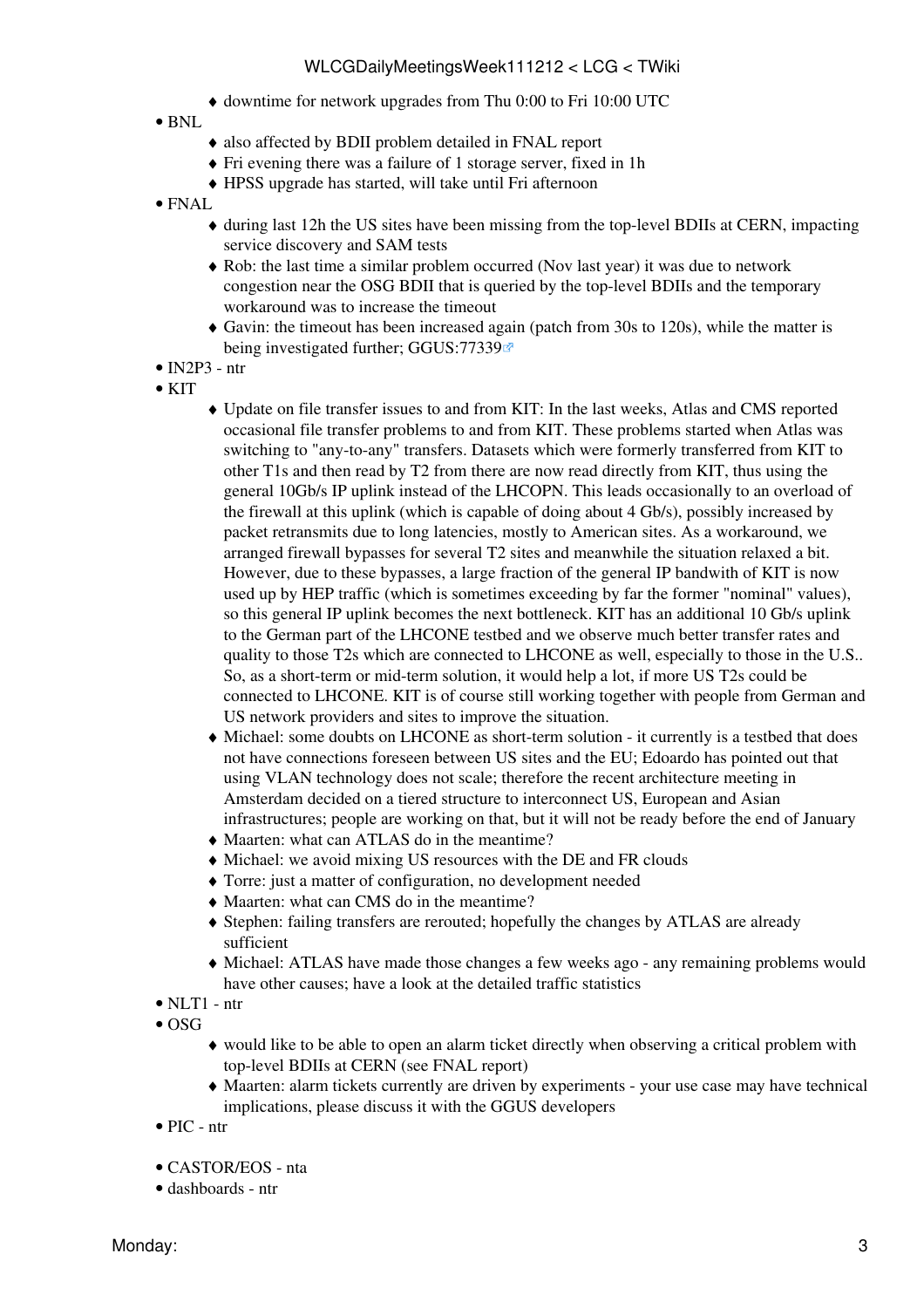• grid services - nta

AOB: ([MariaDZ\)](https://twiki.cern.ch/twiki/bin/edit/LCG/MariaDZ?topicparent=LCG.WLCGDailyMeetingsWeek111212;nowysiwyg=1) Real ALARM drills attached at the end of this page.

# <span id="page-4-0"></span>**Tuesday:**

Attendance: local(Gavin, Jan, Lukasz, Maarten);remote(Burt, Jeremy, Jhen-Wei, Rob, Rolf, Ron, Stephen, Tiju, Tore, Torre, Xavier).

Experiments round table:

- ATLAS [reports](https://twiki.cern.ch/twiki/bin/view/Atlas/ADCOperationsDailyReports)  •
	- $\blacklozenge$  T<sub>0</sub>
- $\Diamond$  CERN-PROD: Castor access failures early this morning [\(GGUS:77386](https://ggus.eu/ws/ticket_info.php?ticket=77386) $\circ$ )
- CERN-PROD: failed to contact on remote SRM (srm-eosatlas.cern.ch). Believed to ◊
- be fixed but not propagating? ([GGUS:77363](https://ggus.eu/ws/ticket_info.php?ticket=77363) $\mathbb{Z}$ , related to Sunday's [GGUS:77333](https://ggus.eu/ws/ticket_info.php?ticket=77333) $\mathbb{Z}$ )
- ◊ Problem with BDII publishing from OSG to WLCG/CERN BDII remains open
- (stopgap fix in place) (GGUS:  $77361 \times$ )
- ◆ T1 sites
	- SARA-MATRIX scheduled outage today, only brief dip in DDM functional tests thus ◊ far
	- $\Diamond$  Power surge in Taiwan data center this morning, since recovered except for FTS

#### • CMS [reports](https://twiki.cern.ch/twiki/bin/view/CMS/FacOps_WLCGdailyreports) -

- LHC / CMS detector ♦
	- ◊ Shutdown
- CERN / central services ♦
	- ◊ Change of UK CA causing problems for CMS User [GGUS:77179](https://ggus.eu/ws/ticket_info.php?ticket=77179) . Two users deleted to allow them to rejoin.
	- [PhEDEx](https://twiki.cern.ch/twiki/bin/view/LCG/PhEDEx) issue was due to a database lock. T3s now also unbanned. Some sites need ◊ to restart their agents manually.  $SAV:125196\$  $SAV:125196\$
- $\blacklozenge$  T<sub>0</sub>
- ◊ MC backfill (LHE production) will be starting
- ◆ T1 sites:
	- $\Diamond$  MC production and/or reprocessing running at all sites.
	- ◊ T1\_TW\_ASGC: Migration problems ([SAV:125041](https://savannah.cern.ch/support/?125041) <sup>a</sup>) and file access problems  $(GGUS:77047\text{ m})$  $(GGUS:77047\text{ m})$  $(GGUS:77047\text{ m})$ . They think it is their tape system but not sure if it is hardware or software.
	- ◊ Problem of thoughput from T1\_DE\_KIT and T1\_FR\_CCIN2P3 to US T2s still open ([GGUS:75985](https://ggus.eu/ws/ticket_info.php?ticket=75985) and [GGUS:75983](https://ggus.eu/ws/ticket_info.php?ticket=75983) <del>a</del>)
	- $\Diamond$  Unable to run multicore jobs at PIC [SAV:125174](https://savannah.cern.ch/support/?125174) $\mathbb{F}$ , should be fixed now.
- ◆ T2 sites:
	- ◊ NTR
- Other: ♦
	- ◊ NTR
- ALICE [reports](http://alien2.cern.ch/index.php?option=com_content&view=article&id=75&Itemid=129)
	- ♦ NTR
- LHCb [reports](https://twiki.cern.ch/twiki/bin/view/LHCb/ProductionOperationsWLCGdailyReports) -
	- ♦ No report

Sites / Services round table: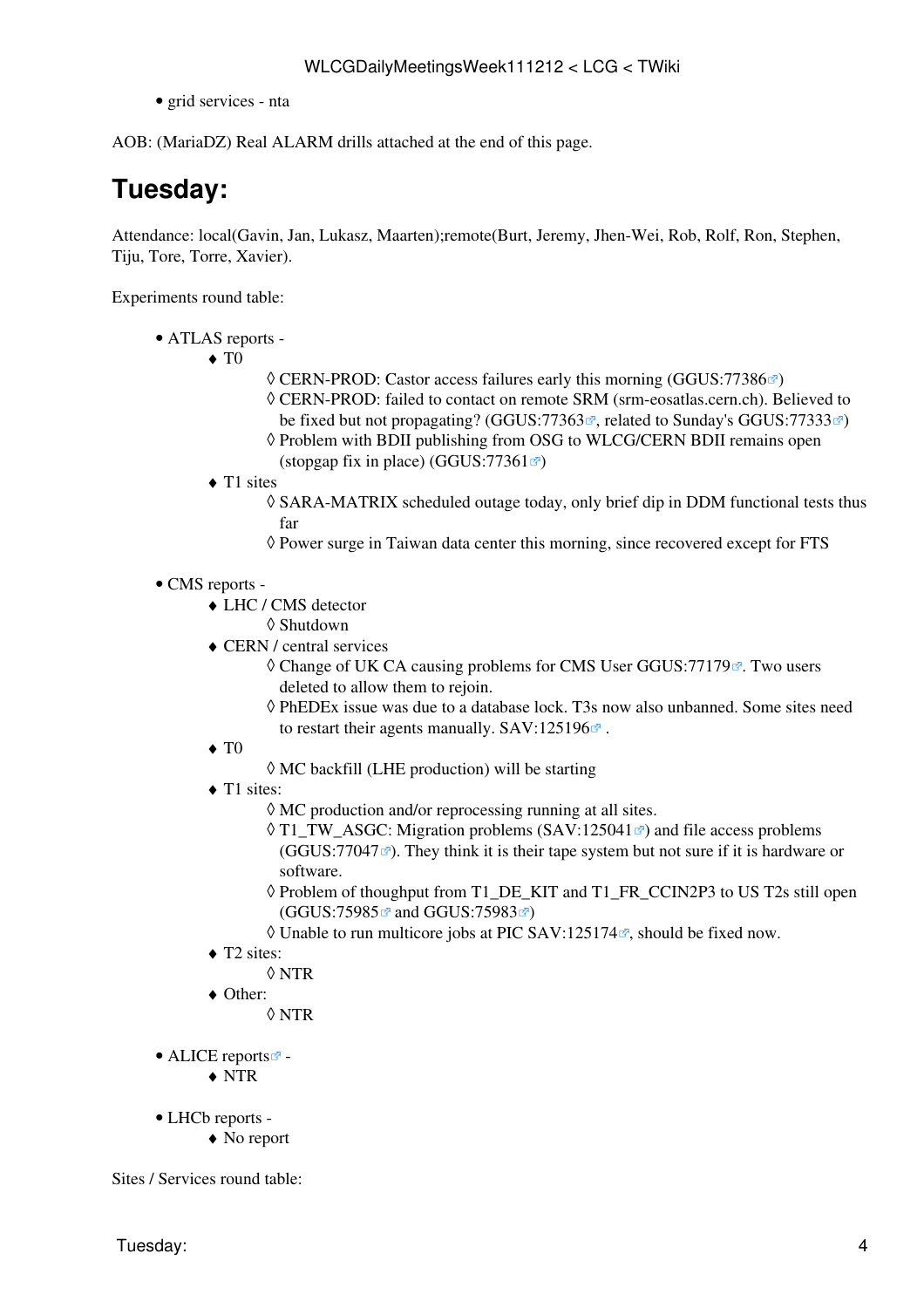- ASGC
	- ♦ recovering from power cut, all services back except FTS, which has an issue with its DB
- FNAL ntr
- [GridPP](https://twiki.cern.ch/twiki/bin/view/LCG/GridPP)
	- $\blacklozenge$  UK CA problem ([GGUS:77179](https://ggus.eu/ws/ticket_info.php?ticket=77179)<sup>®</sup>) already seen for DTEAM users, each case treated manually so far
	- ♦ Stephen: might the CA DN string just be edited in the VOMRS/VOMS DB?
	- ♦ Maarten: will ask Steve if such a hack would be an option
- $\bullet$  [IN2P3](https://twiki.cern.ch/twiki/bin/view/LCG/IN2P3)  ntr
- $\bullet$  KIT ntr
- NDGF
	- ♦ dCache head node downtime Thu 09:30-10:30 UTC

• NLT1

- ♦ SARA downtime going as planned so far
- $\bullet$  OSG
- because of an RSV DB problem during the weekend, availability records needed to be re-sent ♦ to SAM and corresponding availabilities recomputed, all OK now
- reopened BDII ticket GGUS:77339<sup>®</sup> (US sites not in CERN BDIIs) because the root cause has not yet been determined
- looking into network performance between CERN and Indiana ♦
	- ◊ throughput from CERN to Indiana is twice the throughput from Indiana to CERN, but even the latter value should be much more than what is needed
	- $\Diamond$  during the incident in Nov last year the throughput to CERN was too low
- note: only the CERN BDIIs appear to be affected, other top-level BDIIs were found to ♦ contain the US sites without having to increase the query timeout
	- ◊ further checks by CERN would be desirable
- [RAL](https://twiki.cern.ch/twiki/bin/view/LCG/RAL) ntr
- CASTOR/EOS
	- EOS information provider behavior being investigated: info appears OK locally, but does not ♦ make it into the top-level BDII
- dashboards ntr

#### AOB:

## <span id="page-5-0"></span>**Wednesday**

Attendance: local(Gavin, Luca, Maarten, Maria D, Massimo, Stephen, Steve, Torre);remote(Burt, Dimitri, Jeremy, Jhen-Wei, Michael, Rob, Rolf, Ron, Tiju, Tore).

Experiments round table:

ATLAS [reports](https://twiki.cern.ch/twiki/bin/view/Atlas/ADCOperationsDailyReports) - •

 $\blacklozenge$  T<sub>0</sub>

- No update since yesterday am: CERN-PROD: failed to contact on remote SRM ◊ (srm-eosatlas.cern.ch). Believed to be fixed but not propagating? ([GGUS:77363](https://ggus.eu/ws/ticket_info.php?ticket=77363) $\mathbb{Z}$ , related to Sunday's [GGUS:77333](https://ggus.eu/ws/ticket_info.php?ticket=77333) $\blacktriangledown$ )
	- Massimo: looking into why the correct information does not end up in the ⋅ top-level BDII
- ◊ Problem with BDII publishing from OSG to WLCG/CERN BDII remains open (stopgap fix in place) (GGUS:  $77361 \text{ m}$ )
- ◆ T1 sites
	- UK ATLAS has reported the same problem with the change of UK CA already ◊ reported here by CMS [\(GGUS:75996](https://ggus.eu/ws/ticket_info.php?ticket=75996) $\textdegree$  from Nov 4)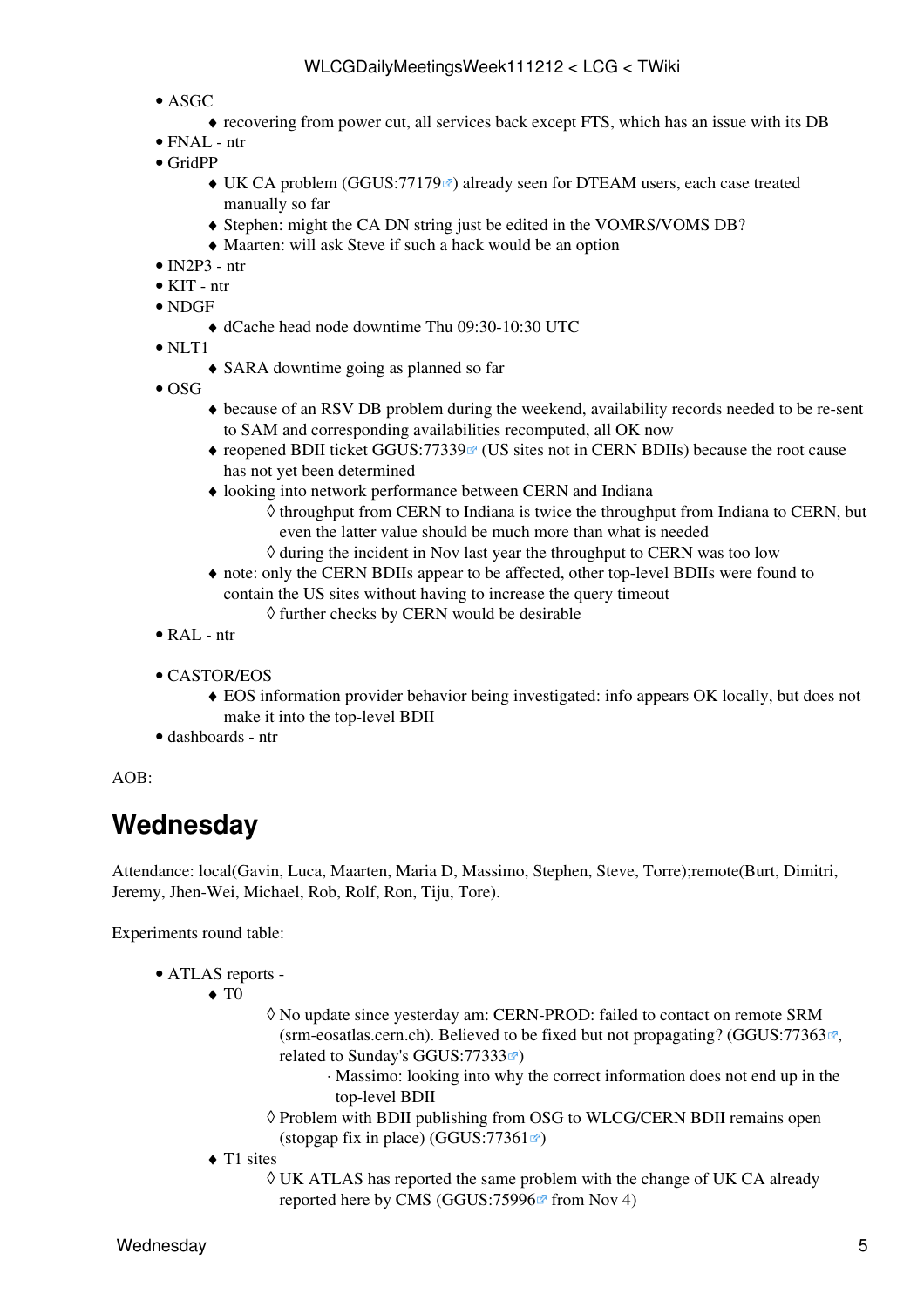#### ⋅ see CERN grid services report below

- CMS [reports](https://twiki.cern.ch/twiki/bin/view/CMS/FacOps_WLCGdailyreports) -
	- LHC / CMS detector ♦
		- ◊ Shutdown
	- CERN / central services ♦
		- ◊ Change of UK CA causing problems for CMS User [GGUS:77179](https://ggus.eu/ws/ticket_info.php?ticket=77179) a. Ticket closed. CMS would rather delete users in this situation.
			- ⋅ see CERN grid services report below
		- CASTOR reported the loss of 32 disk-only files. They were all test files so not so ◊ there is no problem.
	- $\blacklozenge$  T<sub>0</sub>
		- ◊ MC backfill (LHE production) will be starting
	- ◆ T1 sites:
		- ◊ MC production and/or reprocessing running at all sites.
		- ◊ T1\_TW\_ASGC: Migration problems ([SAV:125041](https://savannah.cern.ch/support/?125041) <sup>a</sup>) and file access problems  $(GGUS:77047 \text{ m})$  $(GGUS:77047 \text{ m})$  $(GGUS:77047 \text{ m})$ . They think it is their tape system but not sure if it is hardware or software.
		- ◊ Problem of thoughput from T1\_DE\_KIT and T1\_FR\_CCIN2P3 to US T2s still open ([GGUS:75985](https://ggus.eu/ws/ticket_info.php?ticket=75985) <sup>ø</sup> and [GGUS:75983](https://ggus.eu/ws/ticket_info.php?ticket=75983) <sup>ø</sup>)
	- ◆ T2 sites:
		- ◊ NTR
	- Other: ♦
		- ◊ NTR
- ALICE [reports](http://alien2.cern.ch/index.php?option=com_content&view=article&id=75&Itemid=129)
	- ♦ NTR
- LHCb [reports](https://twiki.cern.ch/twiki/bin/view/LHCb/ProductionOperationsWLCGdailyReports) -
	- ♦ No report

Sites / Services round table:

- ASGC
	- ♦ now also the FTS has recovered from the power cut
- BNL ntr
- FNAL ntr
- [GridPP](https://twiki.cern.ch/twiki/bin/view/LCG/GridPP)
	- concerned about ongoing UK CA issue ♦
		- $\Diamond$  see CERN grid services report below
- $\bullet$  [IN2P3](https://twiki.cern.ch/twiki/bin/view/LCG/IN2P3)  ntr
- KIT ntr
- NDGF ntr
- NLT1
	- ♦ yesterday evening there was a problem with 1 dCache pool node, fixed this morning
- $\bullet$  OSG
	- BDII issue: have exhausted the tests and checks on the OSG side for now, looking forward to ♦ clues from the CERN side
		- Gavin: we are looking into the LDAP query times, which show intermittent behavior; ◊ at some point we will involve the network team
- [RAL](https://twiki.cern.ch/twiki/bin/view/LCG/RAL) ntr
- CASTOR/EOS
	- ♦ CASTOR SRM upgraded to version 2.11 for ALICE and LHCb, transparent; ATLAS and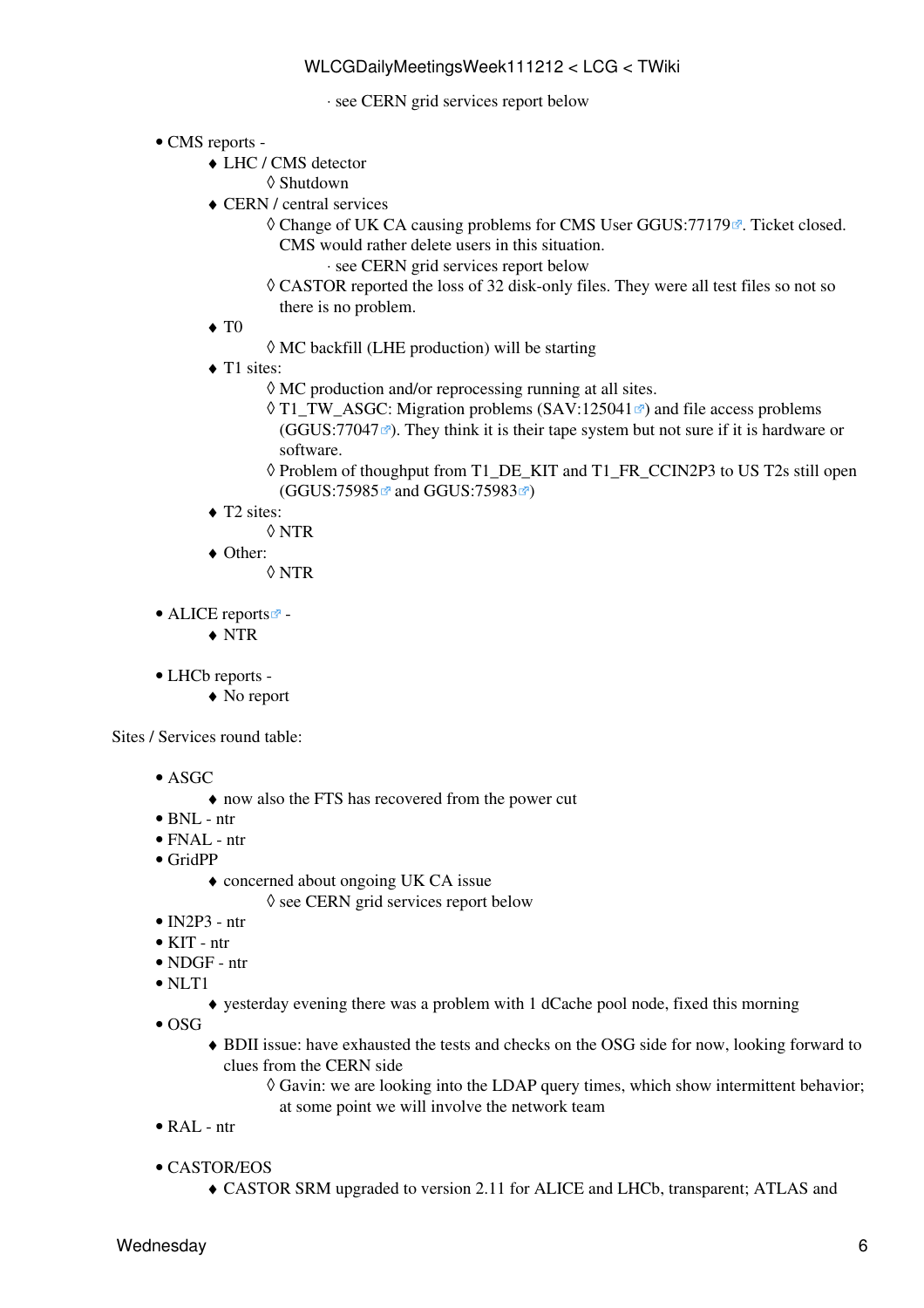CMS will be done tomorrow

- ♦ CMS EOS upgrade postponed, probably until early January
- dashboards ntr
- databases
	- ♦ integration DBs for CMS and LHCb were upgraded to Oracle 11g
	- downstream capture DBs for LHCb were upgraded to 11g, mostly OK, 1 problem for KIT ♦ being worked on
	- ♦ downstream capture DBs for ATLAS being upgraded to 11g
	- a patch has been applied to the CMS offline production DB to fix a library cache locking ♦ issue that was observed in the last few months
- GGUS/SNOW
	- ◆ see AOB
- grid services
	- CERN CVMFS. The CERN stratum one service **cmvfs-stratum-one.cern.ch** will start using ♦ a new but "identical" stratum 0 service from tomorrow (Thu 15th) morning at 09:00 UTC. This is expected to be **100% transparent** to clients other than those clients connecting to CERN may see updates to repositories up to 1 hour quicker than before. The other Stratum1s at BNL and [RAL](https://twiki.cern.ch/twiki/bin/view/LCG/RAL) will be requested to switch next week if all is well. [IT SSB](http://itssb.web.cern.ch/planned-intervention/cvmfs-cern-stratum-1-migration-new-stratum-0/15-12-2011)
	- UK CA migration. ♦
		- The UK CA is migrating from the 'old' CA to the new '2B' CA: ◊
			- ⋅ /C=UK/O=eScienceCA/OU=Authority/CN=UK e-Science CA
			- ⋅ /C=UK/O=eScienceCA/OU=Authority/CN=UK e-Science CA 2B
		- ◊ Note: there also is a '2A' CA, but it appears not to be used for WLCG.
		- To ease the migration of individual UK users who have not performed the necessary ◊ steps themselves, a secondary User-DN-new-CA-DN pair will be added to the identities of existing users with a User-DN-old-CA-DN.
		- (Un)fortunately a test of the process today at around 09:30 UTC with **CMS** was ◊ actually executed with 74 UK CMS members now having additional '2B' identities. CMS VO managers have been informed.
		- Following any feedback from CMS this will be repeated for all other VOs on ◊ Monday.
		- ◊ Note this does not include dteam VO which is now hosted by hellasgrid.gr.

AOB: ([MariaDZ\)](https://twiki.cern.ch/twiki/bin/edit/LCG/MariaDZ?topicparent=LCG.WLCGDailyMeetingsWeek111212;nowysiwyg=1) ATLAS user ticket [GGUS:77118](https://ggus.eu/ws/ticket_info.php?ticket=77118)<sup>®</sup> was escalated today and got adequate attention by supporters. This note is just to remind people of this useful GGUS functionality.

### <span id="page-7-0"></span>**Thursday**

Attendance: local(Eva, Gavin, Lukasz, Maarten, Maria D, Massimo, Torre);remote(Andreas M, Burt, Gareth, Giovanni, Jeff, Jhen-Wei, Mette, Rob, Rolf).

Experiments round table:

- ATLAS [reports](https://twiki.cern.ch/twiki/bin/view/Atlas/ADCOperationsDailyReports)  •
	- $\blacklozenge$  T<sub>0</sub>
- CERN-PROD: SRM service URL issue, progressing on resolving BDII problem. ◊ Some instances behind the load balancer not getting correct info (GGUS:77363 $\textdegree$ ) and [GGUS:77333](https://ggus.eu/ws/ticket_info.php?ticket=77333)<sup>3</sup>
- $\Diamond$  Problem with BDII publishing from OSG to WLCG/CERN BDII (stopgap fix in place) -- no recent updates, can someone please update when there are concrete developments ([GGUS:77361](https://ggus.eu/ws/ticket_info.php?ticket=77361) $\blacktriangledown$ )
- ◆ T1 sites
	- [RAL](https://twiki.cern.ch/twiki/bin/view/LCG/RAL) unscheduled downtime with SRM (DB) problems (preceded by network ◊ outages) ([GGUS:77470](https://ggus.eu/ws/ticket_info.php?ticket=77470) $\degree$ )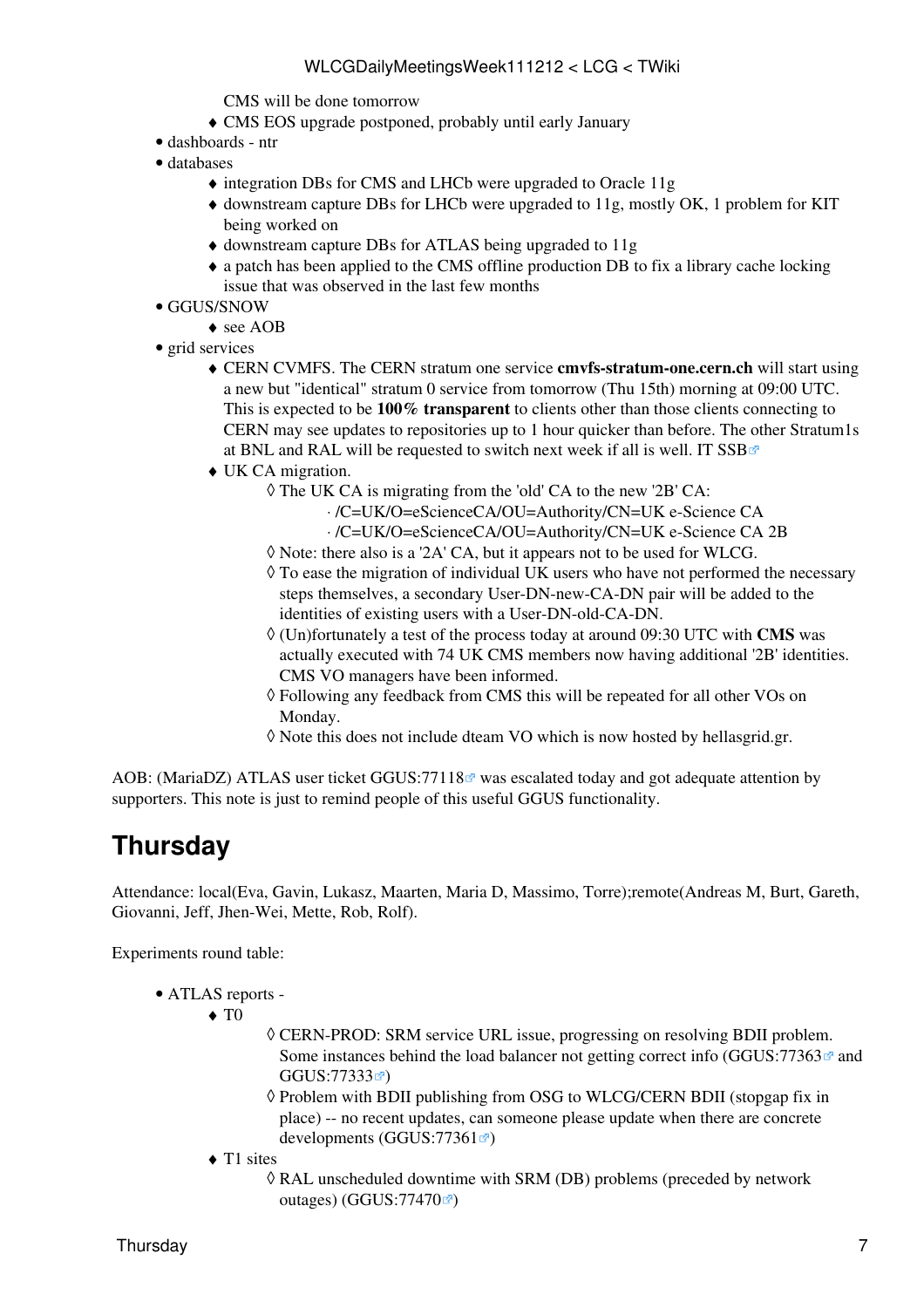- CMS [reports](https://twiki.cern.ch/twiki/bin/view/CMS/FacOps_WLCGdailyreports) -
	- LHC / CMS detector ♦
		- ◊ Shutdown
	- CERN / central services ♦
		- From time to time all sites fail SAM visibility test, they are disappearing from BDII ◊ Gavin: there are 2 issues that look unrelated ⋅
			- 1. OSG BDII queries take too long
				- we are improving the monitoring to be able to present ♦ evidence to the network team
			- 2. lcg-bdii.cern.ch and sam-bdii.cern.ch instabilities ([GGUS:77452](https://ggus.eu/ws/ticket_info.php?ticket=77452)<sup>®</sup>)
				- random subsets of the nodes are often seen serving partial ♦ results for a while
				- ♦ that problem looks new and much more urgent
				- we have contacted the developer while collecting more ♦ evidence and working on mitigations

- $\blacklozenge$  T<sub>0</sub>
- ◊ MC backfill (LHE production) will be starting
- ◆ T1 sites:
	- $\Diamond$  MC production and/or reprocessing running at all sites.
	- ◊ T1\_TW\_ASGC: Migration problems ([SAV:125041](https://savannah.cern.ch/support/?125041) <sup>a</sup>) and file access problems  $(GGUS:77047\text{ m})$  $(GGUS:77047\text{ m})$  $(GGUS:77047\text{ m})$ . They think it is their tape system but not sure if it is hardware or software.
	- ◊ Problem of thoughput from T1\_DE\_KIT and T1\_FR\_CCIN2P3 to US T2s still open ([GGUS:75985](https://ggus.eu/ws/ticket_info.php?ticket=75985) and [GGUS:75983](https://ggus.eu/ws/ticket_info.php?ticket=75983) <sup>a</sup>)
- ◆ T2 sites:
	- ◊ NTR
- Other: ♦
	- ◊ NTR
- ALICE [reports](http://alien2.cern.ch/index.php?option=com_content&view=article&id=75&Itemid=129)
	- ♦ NTR
- LHCb [reports](https://twiki.cern.ch/twiki/bin/view/LHCb/ProductionOperationsWLCGdailyReports) -
	- ♦ No report

Sites / Services round table:

- ASGC ntr
- CNAF ntr
- KIT ntr
- FNAL •
- ♦ yesterday there was a large network outage, but CMS services appear to have been unaffected  $\bullet$  [IN2P3](https://twiki.cern.ch/twiki/bin/view/LCG/IN2P3)
	- still looking into the network issues affecting CMS and others; in contact with GEANT and a ♦ site in China; the matter is complicated
- NDGF ntr
- NLT1
	- yesterday evening and during the night there were crashes of dCache pool nodes due to a new ♦ kernel being incompatible with their network cards; all OK now after downgrading
- $\bullet$  OSG
- ♦ waiting for news on pending CERN BDII issue
- Maria D: the DOEGrids CA hopes to ramp down its activities next year how will OSG deal ♦ with that and what would be the time line?
- ♦ Rob: no changes in the next few months; we are trying to get a commercial CA into the IGTF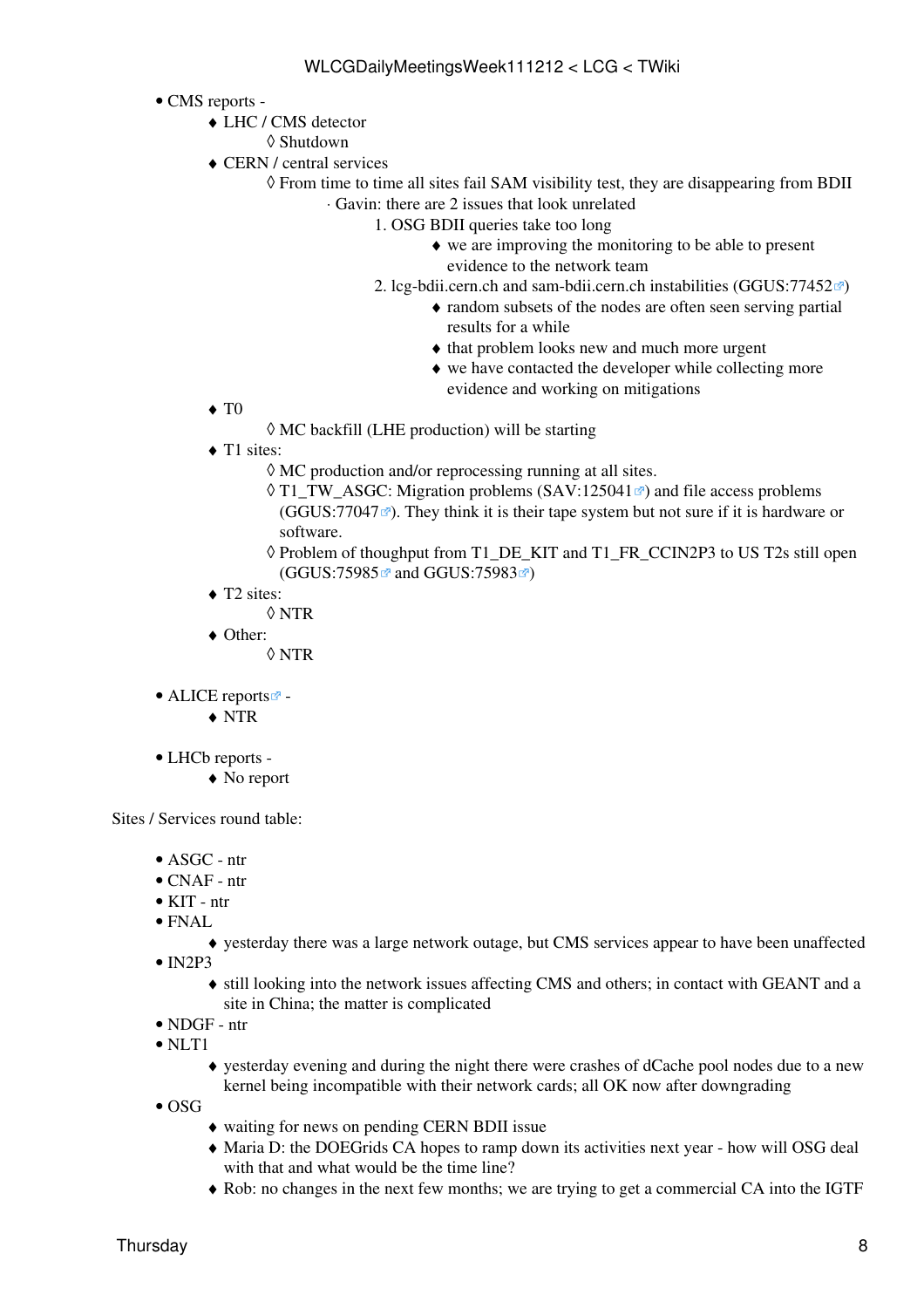to replace the DOEGrids CA

- ♦ details at<https://twiki.grid.iu.edu/bin/view/Security/OSGCATransition2012>
- $\bullet$  [RAL](https://twiki.cern.ch/twiki/bin/view/LCG/RAL)
- there were 2 site network outages yesterday evening, between 9 and 10 pm and between 11 ♦ pm and midnight
- ♦ during the night there were DNS issues affecting the ATLAS SRM
- in the morning there was a severe problem with the Oracle RAC (Resource Manager taking ♦ all the resources), which led to the decision to migrate the ATLAS SRM DB to new HW today, while for other DBs the migration remains planned for the new year
- the outage will be turned into an at-risk downtime at 16:00 UTC, we will throttle the FTS for ♦ now, ramping it back up tomorrow when all looks OK
- $\triangle$  further details in [GGUS:77470](https://ggus.eu/ws/ticket_info.php?ticket=77470) $\degree$

#### CASTOR/EOS •

- ♦ CASTOR SRM 2.11 upgrades done for ATLAS and CMS, transparent
- ♦ Jan 11 morning: major name server upgrade, all CASTOR instances unavailable
- upgrades to Oracle 11g on new HW, ~2 h downtime per intervention: ♦
	- ◊ Jan 16: ATLAS
	- ◊ Jan 17: CMS
	- ◊ Jan 23: ALICE
	- ◊ Jan 24: LHCb
- dashboards ntr
- databases ntr
- GGUS/SNOW ntr
- grid services
	- ◆ see CMS report
	- ♦ Jan 9: [LSF](https://twiki.cern.ch/twiki/bin/view/LCG/LSF) maintenance to move master to new HW, batch down for a few h

AOB:

# <span id="page-9-0"></span>**Friday**

Attendance: local(Edoardo, Gavin, Lukasz, Maarten, Massimo);remote(Alexander, Burt, Gareth, Giovanni, Jhen-Wei, Michael, Rob, Rolf, Stephen, Torre, Ulf, Xavier).

Experiments round table:

- ATLAS [reports](https://twiki.cern.ch/twiki/bin/view/Atlas/ADCOperationsDailyReports)  •
	- Computing operations ♦

ATLAS has a heavy need of simulation in the coming weeks. Sent a request to all ◊ sites to please ensure full operation over holidays and investigate whether additional resources are available for temporary use

- ⋅ Maarten: ATLAS can only count on a holiday service level
- Maarten: note that for **new** releases the CVMFS infrastructure currently relies ⋅ on a machine that is not in the CC yet - if there is a power cut during the
- holidays, that machine may not be recovered quickly
	- there will be a scheduled power cut on Jan 3
	- **existing** releases do not rely on that machine

 $\blacklozenge$  T<sub>0</sub>

CERN-PROD: SRM service URL issue, progressing on resolving BDII problem. ◊

- Some instances behind the load balancer not getting correct info [\(GGUS:77333](https://ggus.eu/ws/ticket_info.php?ticket=77333) $\mathbb{Z}$ )
	- Massimo: the problem with the info provider looks fixed, the investigations ⋅ were hampered by the other BDII problem (see below)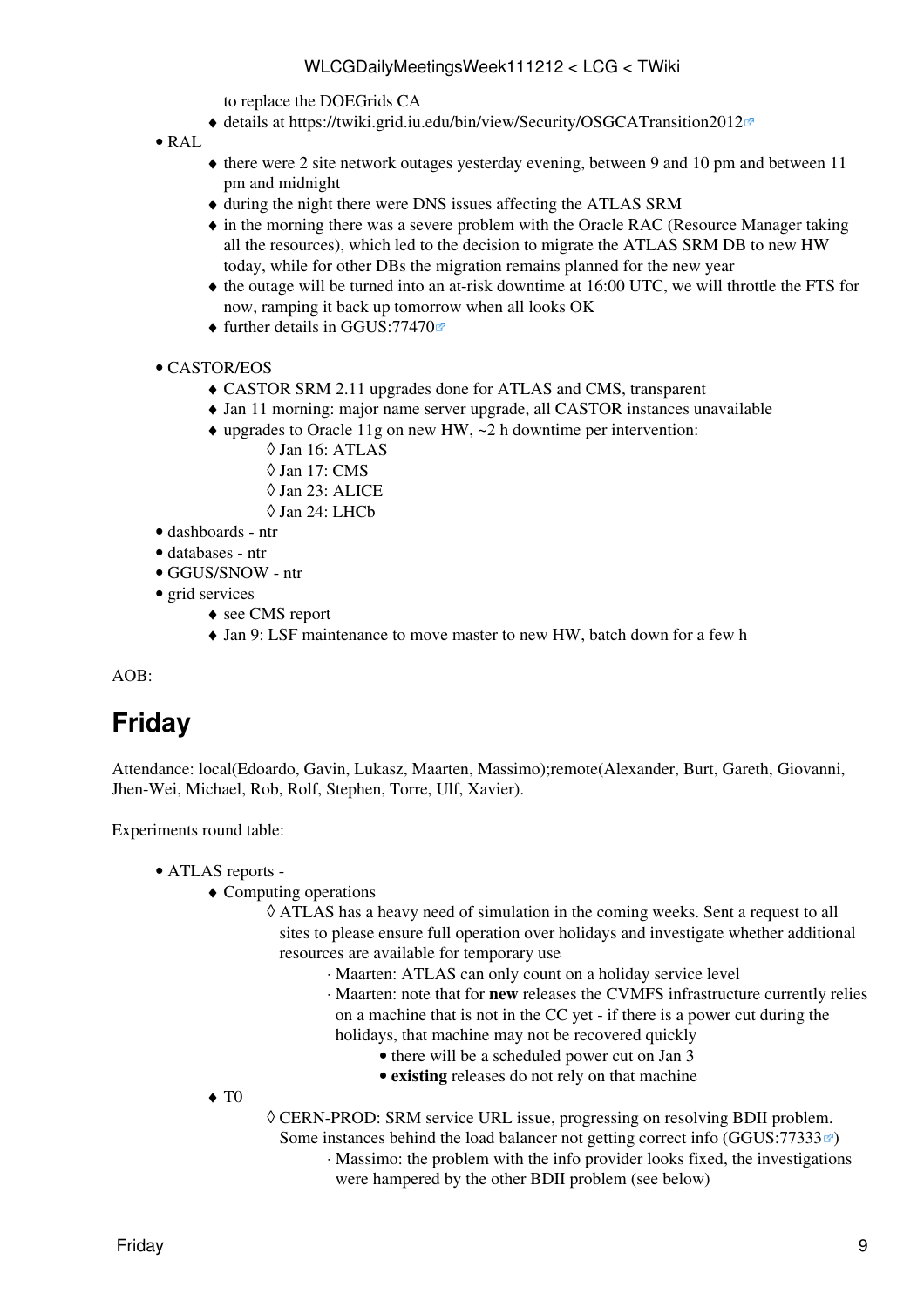- ◊ Problem with BDII publishing from OSG to WLCG/CERN BDII -- no recent updates, can someone please update when there are concrete developments  $(GGUS:77361 \)$  $(GGUS:77361 \)$  $(GGUS:77361 \)$ 
	- Still seeing info propagation failures in BDII of US software release info to ⋅ WLCG/CERN BDII. Appears lengthened timeout workaround not fully effective
	- Gavin: BDII developer Laurence Field has analyzed the instabilities and ⋅ determined the increased timeout to be the cause
		- the timeout applies to all site BDIIs that are queried
		- there always are a fraction of site BDIIs that time out
			- ♦ machines could e.g. be down for maintenance
		- the complete query loop got delayed so much that live records in the BDII were becoming stale
		- stale records are deleted by default
		- a caching mechanism allows such records to be kept with all status attributes reset to "unknown"
		- that mechanism will be switched on now
			- $\bullet$  it was in the pipeline anyway, for all top-level BDIIs in **WLCG**
		- we need to solve the OSG BDII query performance issue ASAP

#### ♦ **NOTE: see the IN2P3 report below for the resolution !!!**

- Torre: while this matter is not solved, we have an internal workaround in the ⋅ ATLAS information system
- ◆ T1 sites

Taiwan scheduled outage for network maintenance extended 24hrs to tomorrow ◊ morning

#### • CMS [reports](https://twiki.cern.ch/twiki/bin/view/CMS/FacOps_WLCGdailyreports) -

- LHC / CMS detector ♦
	- ◊ Shutdown
- CERN / central services ♦
	- $\Diamond$  NTR (any update on SAM BDII?) ⋅ see ATLAS report
- $\blacklozenge$  T<sub>0</sub>
- ◊ MC: LHE production has started (writes to EOS /store/lhe)
- ◆ T1 sites:
	- ◊ MC production and/or reprocessing running at all sites.
	- ◊ T1\_TW\_ASGC: Migration problems ([SAV:125041](https://savannah.cern.ch/support/?125041) <sup>a</sup>) and file access problems  $(GGUS:77047\degree)$  $(GGUS:77047\degree)$  $(GGUS:77047\degree)$ . They think it is their tape system but not sure if it is hardware or software.
	- ◊ Problem of thoughput from T1\_DE\_KIT and T1\_FR\_CCIN2P3 to US T2s still open  $(GGUS:75985 \n\mathcal{B}$  $(GGUS:75985 \n\mathcal{B}$  $(GGUS:75985 \n\mathcal{B}$  and  $GGUS:75983 \n\mathcal{B}$  $GGUS:75983 \n\mathcal{B}$ ). Reportedly getting worse again from KIT. Is there any update?
		- ⋅ Xavier: updates will be posted in the tickets
		- Michael: ATLAS multicloud production was stopped for the DE and FR ⋅ clouds, but user subscriptions are allowed to transfer data from any T2 to the ATLASSCRATCHDISK space at KIT; the amounts of such data vary, we do not have a lot of statistics for that
- ◆ T2 sites:
	- ◊ NTR
- Other: ♦
	- ◊ NTR
- ALICE [reports](http://alien2.cern.ch/index.php?option=com_content&view=article&id=75&Itemid=129) $\blacksquare$  -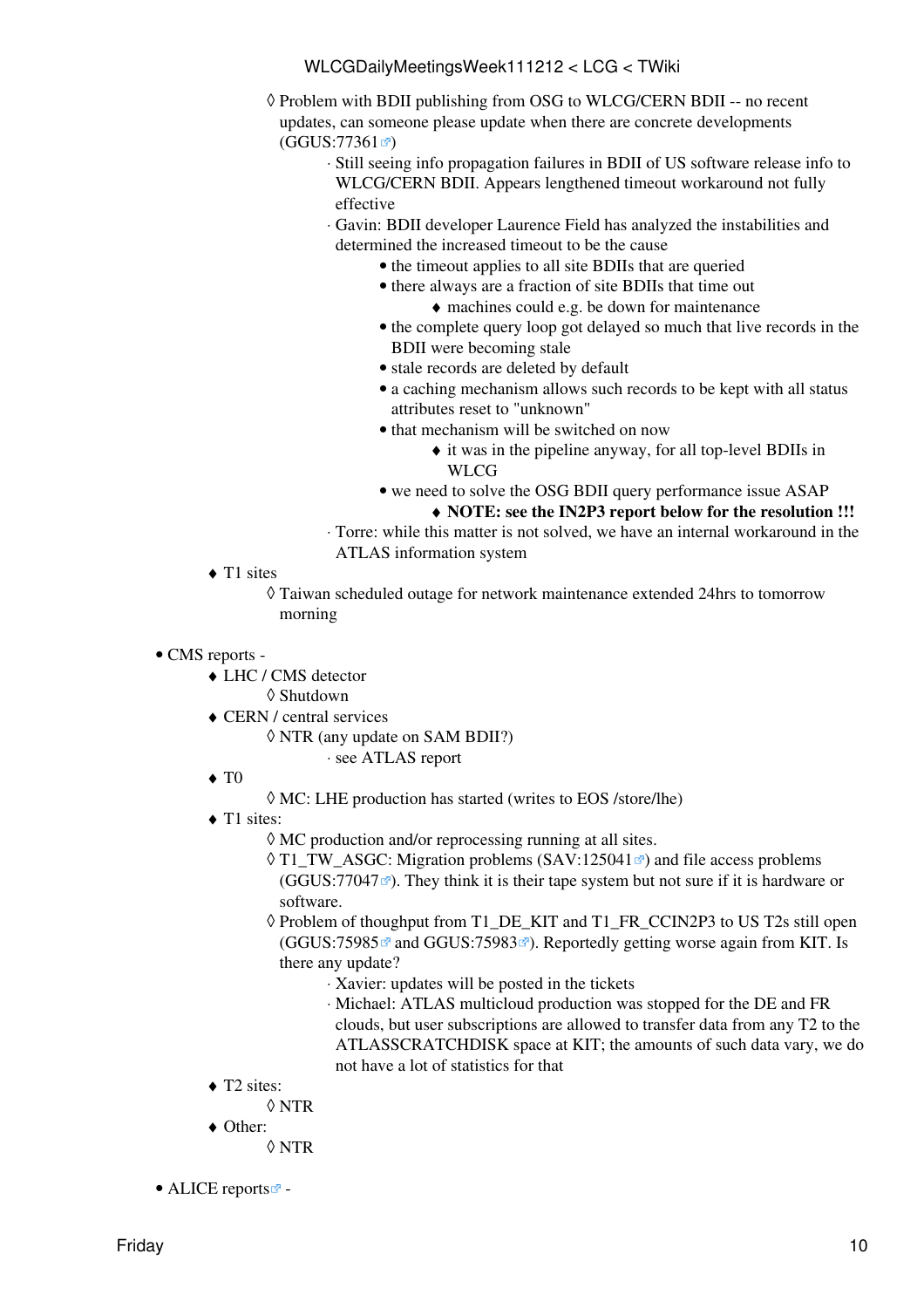- ♦ NTR
- LHCb [reports](https://twiki.cern.ch/twiki/bin/view/LHCb/ProductionOperationsWLCGdailyReports)  •
	- ♦ No report

Sites / Services round table:

- ASGC
	- ♦ downtime extended to Sat morning (UTC) because the vendor needed more time
- BNL
	- MSS upgrade to HPSS 7.3.3 proceeding well, tests for ATLAS look OK, expect to be fully ♦ operational by the end of the day
- $\bullet$  CNAF
	- ♦ upgrade of last [CREAM](https://twiki.cern.ch/twiki/bin/view/LCG/CREAM) CE to EMI release in progress
	- ♦ memory leak in BLAH identified, fix is available, new version will be released soon
- FNAL
	- ♦ how would BDII caching (see ATLAS report) affect availability calculations?
	- Maarten: as the state of any affected service would be reset to "unknown", WMS job ♦ submission to affected CEs would fail, since the "Production" state is required by default (that could be changed, but would have undesirable consequences)

 $\Diamond$  the SAM team would have to correct availabilities for any affected periods

- Burt: only the SAM tests seem affected by such matters, production carries on fine ♦  $\Diamond$  added after the meeting: user jobs submitted via the WMS would also be affected
- $\bullet$  [IN2P3](https://twiki.cern.ch/twiki/bin/view/LCG/IN2P3)
	- investigating high traffic from worker nodes to AFSDB/KDC servers at CERN, causing ♦ CERN firewall overload
		- ◊ no ticket, AFS experts at both sites involved
		- $\Diamond$  suspect a bug in AFS client 1.6.0
		- $\Diamond$  this is not related to the AFS callback timeout problem discussed a few weeks ago ◊ request rates exceeding 1 kHz
	- Edoardo: the problem started ~Tue and the firewall performance decreased steadily since ♦  $\Diamond$  users started complaining today
		- at 14:00 CET the traffic in question was moved to the bypass ◊
			- ⋅ also from other sites
		- ◊ the firewall performance immediately jumped back to normal levels
	- ♦ Massimo: is the smooth linear increase of the problem understood?
	- ♦ Edoardo: no
	- Rolf: we will reboot part of our cluster and downgrade another part to see the effect of each ♦ intervention on the traffic
	- after the meeting: **the time line of this issue agrees with onset of the BDII problem !!!** ♦ ◊ strange that only OSG BDII queries seemed to be affected, but the CERN BDIIs look OK again...
- KIT ntr
- NDGF
	- tomorrow starting at 23:00 UTC an OPN maintenance will make 1 site in Sweden unavailable ♦ for 5 h, affecting ATLAS and ALICE data
- $\bullet$  NLT1 ntr
- $\bullet$  OSG
	- $\bullet$  network graphs have been added to BDII ticket [GGUS:77339](https://ggus.eu/ws/ticket_info.php?ticket=77339) , drops are observed in traffic from CERN to Indiana ◊ see IN2P3 report
- [RAL](https://twiki.cern.ch/twiki/bin/view/LCG/RAL)
	- ♦ CASTOR OK since yesterday, FTS ramped up to 100% this morning
	- ♦ CASTOR DB outage for CMS and ALICE between 6 and 9am